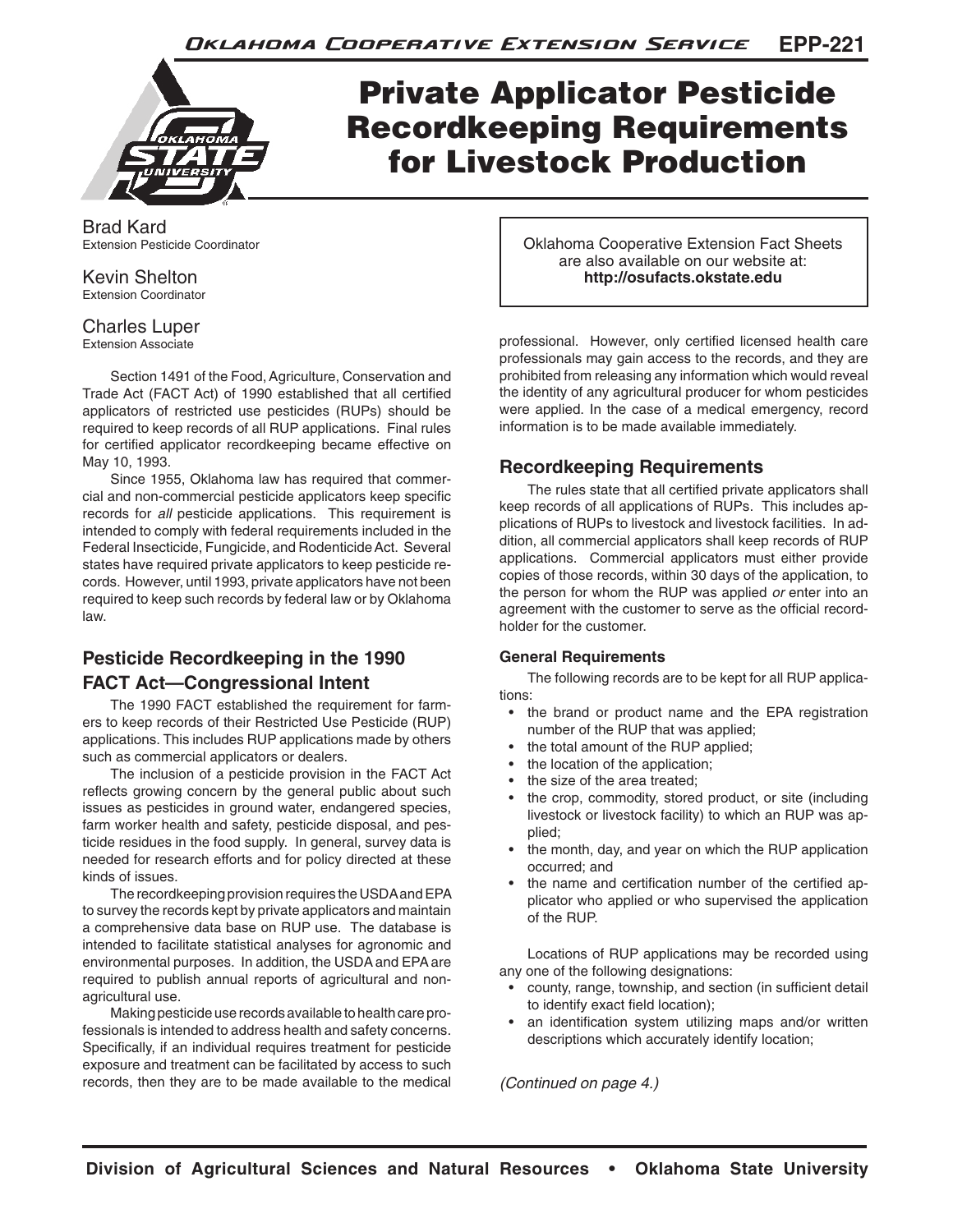# Pesticide Application Record

| <b>Date</b><br>Mo./Day/Yr.<br>& Time | <b>Product Brand</b><br>Name/Manufacturer | <b>EPA Registration</b><br><b>Number</b> | Location | <b>Size of Area</b><br>or No. of Head<br><b>Treated</b> | Rate or No.<br>of Ear Tags<br>(Circle One) | <b>Total</b><br><b>Product Used</b> |
|--------------------------------------|-------------------------------------------|------------------------------------------|----------|---------------------------------------------------------|--------------------------------------------|-------------------------------------|
|                                      |                                           |                                          |          |                                                         | oz lb pt qt gal                            |                                     |
|                                      |                                           |                                          |          |                                                         | oz lb pt qt gal                            |                                     |
|                                      |                                           |                                          |          |                                                         | oz lb pt qt gal                            |                                     |
|                                      |                                           |                                          |          |                                                         | oz lb pt qt gal                            |                                     |
|                                      |                                           |                                          |          |                                                         | oz lb pt qt gal                            |                                     |
|                                      |                                           |                                          |          |                                                         | oz lb pt qt gal                            |                                     |
|                                      |                                           |                                          |          |                                                         | oz lb pt qt gal                            |                                     |
|                                      |                                           |                                          |          |                                                         | oz lb pt qt gal                            |                                     |
|                                      |                                           |                                          |          |                                                         | oz lb pt qt gal                            |                                     |
|                                      |                                           |                                          |          |                                                         | oz lb pt qt gal                            |                                     |
|                                      |                                           |                                          |          |                                                         | oz lb pt qt gal                            |                                     |
|                                      |                                           |                                          |          |                                                         | oz lb pt qt gal                            |                                     |

*Information in shaded columns is not required by law.*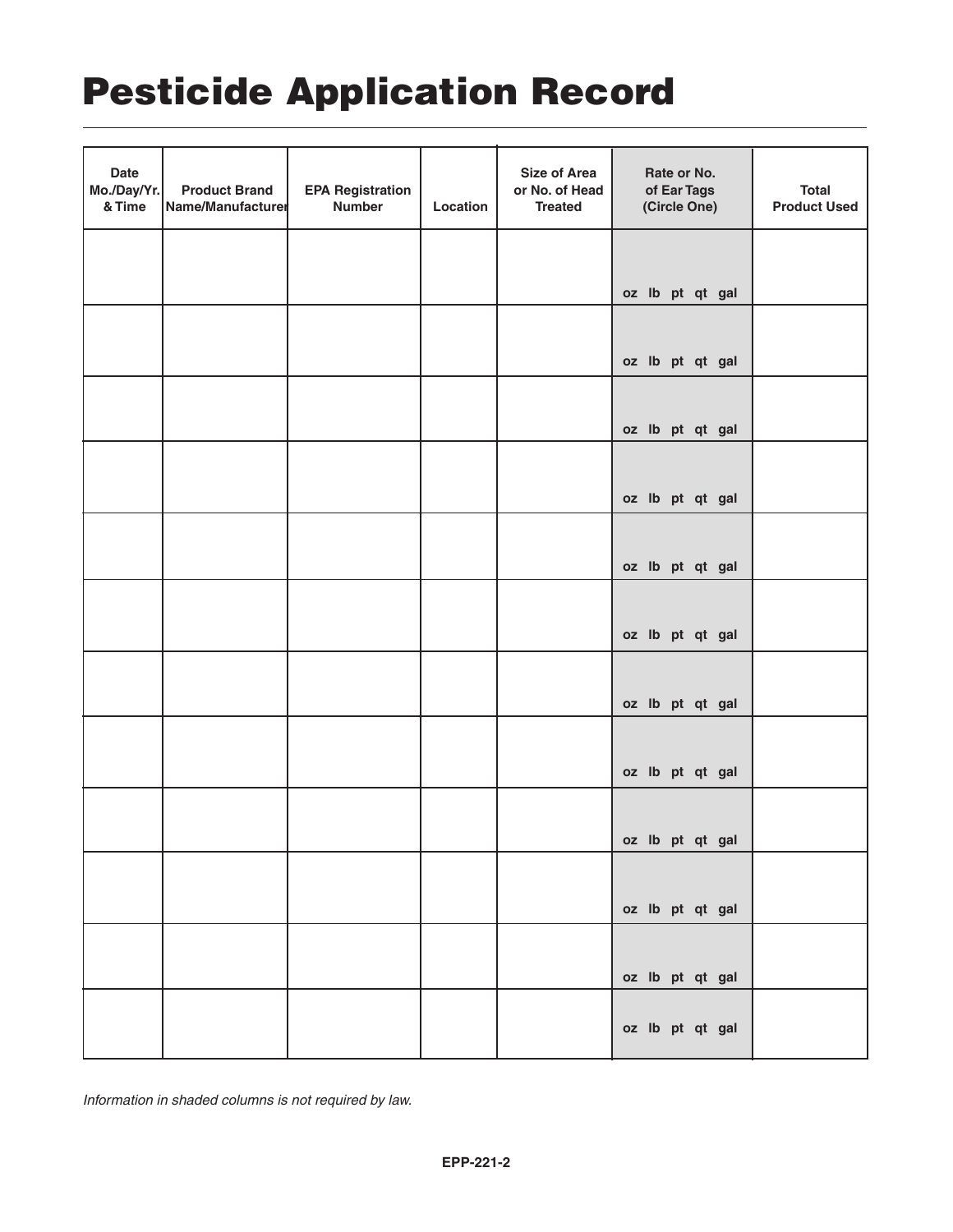Legal Description \_\_\_\_\_\_\_\_\_\_\_\_\_\_\_\_\_\_\_\_\_\_\_\_\_\_\_\_ Livestock \_\_\_\_\_\_\_\_\_\_\_\_\_\_\_\_\_\_\_\_\_\_\_\_\_\_\_\_\_\_\_\_\_\_

\_\_\_\_\_\_\_\_\_\_\_\_\_\_\_\_\_\_\_\_\_\_\_\_\_\_\_\_\_\_\_\_\_\_\_\_\_\_\_\_\_\_ \_\_\_\_\_\_\_\_\_\_\_\_\_\_\_\_\_\_\_\_\_\_\_\_\_\_\_\_\_\_\_\_\_\_\_\_\_\_\_\_\_ \_\_\_\_\_\_\_\_\_\_\_\_\_\_\_\_\_\_\_\_\_\_\_\_\_\_\_\_\_\_\_\_\_\_\_\_\_\_\_\_\_\_ \_\_\_\_\_\_\_\_\_\_\_\_\_\_\_\_\_\_\_\_\_\_\_\_\_\_\_\_\_\_\_\_\_\_\_\_\_\_\_\_\_

| Carrier/<br>Volume | Age or<br>Weight | <b>Applicator Name and Certification No.</b> | Weather<br><b>Conditions</b> | <b>Target</b><br>Pest | Restricted<br>Entry<br>Interval<br>(REI) | Days Until<br><b>Cleared</b><br>to Market |
|--------------------|------------------|----------------------------------------------|------------------------------|-----------------------|------------------------------------------|-------------------------------------------|
|                    |                  |                                              |                              |                       |                                          |                                           |
|                    |                  |                                              |                              |                       |                                          |                                           |
|                    |                  |                                              |                              |                       |                                          |                                           |
|                    |                  |                                              |                              |                       |                                          |                                           |
|                    |                  |                                              |                              |                       |                                          |                                           |
|                    |                  |                                              |                              |                       |                                          |                                           |
|                    |                  |                                              |                              |                       |                                          |                                           |
|                    |                  |                                              |                              |                       |                                          |                                           |
|                    |                  |                                              |                              |                       |                                          |                                           |
|                    |                  |                                              |                              |                       |                                          |                                           |
|                    |                  |                                              |                              |                       |                                          |                                           |
|                    |                  |                                              |                              |                       |                                          |                                           |